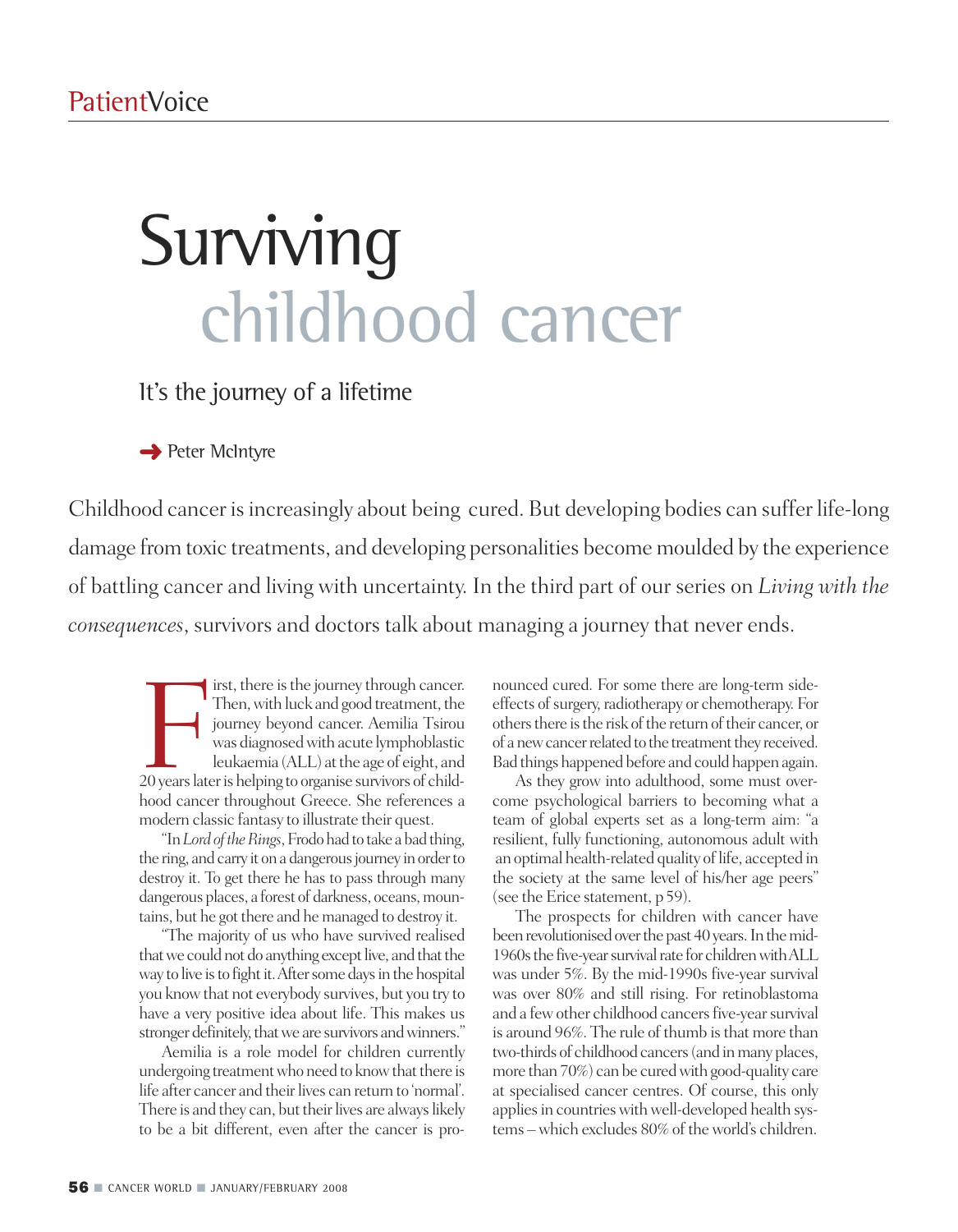### **PatientVoice**



A role model. Twenty years after being treated for ALL, Aemilia Tsirou offers herself as living proof to young patients that there is life after cancer. She is pictured here at the Athens centre of the Floga parents' group, with a puzzle she made for young people undergoing treatment

About one in 500 children develop cancer.As more children survive, the number of survivors living as adults accumulates, and will exceed one in 700 adults. In the US alone, there are already more than 270,000 adult survivors of childhood cancer. The numbers in Europe also run into six figures.

According to the US Institute of Medicine, more than two-thirds of childhood cancer survivors experience some form of late effects, some of them serious or fatal. The largest study undertaken of five-year survivors showed a 10.8-fold increased risk of death in subsequent years covered by the study, which rose to 18-fold in females, although most of these deaths were from a recurrence of their original cancer rather than late effects related to treatment.

ThisUSstudy (Mertens et al.*JClinOncol* 2001) looked retrospectively at what had happened to 20,000 people who had survived at least five years after diagnosis of childhood cancer. By the time of the

study, 18,000 were still alive and 2,000 had died. Of these seven in ten had died from a recurrence, and two in ten had died because of late effects.

Another study on the same American cohort found that 73% of survivors had at least one chronic health condition, while 42% had a grade 3–5 chronic condition (severe, life-threatening or fatal). Long-term survivors were eight times more likely to have a severe or life-threatening condition than their siblings (Oeffinger et al. *NEJM* 2006).

These figures are alarming, but neither study is an accurate guide to current risks. Hamish Wallace, consultant paediatric oncologist at the Royal Hospital for Sick Children Edinburgh, points out that the US cohort was hospital-based and may over-represent problems. Moreover, all the survivors were diagnosed between 1970 and 1986, when chemotherapy and radiotherapy was used most intensively.

### The prospects for children have been revolutionised over the past 40 years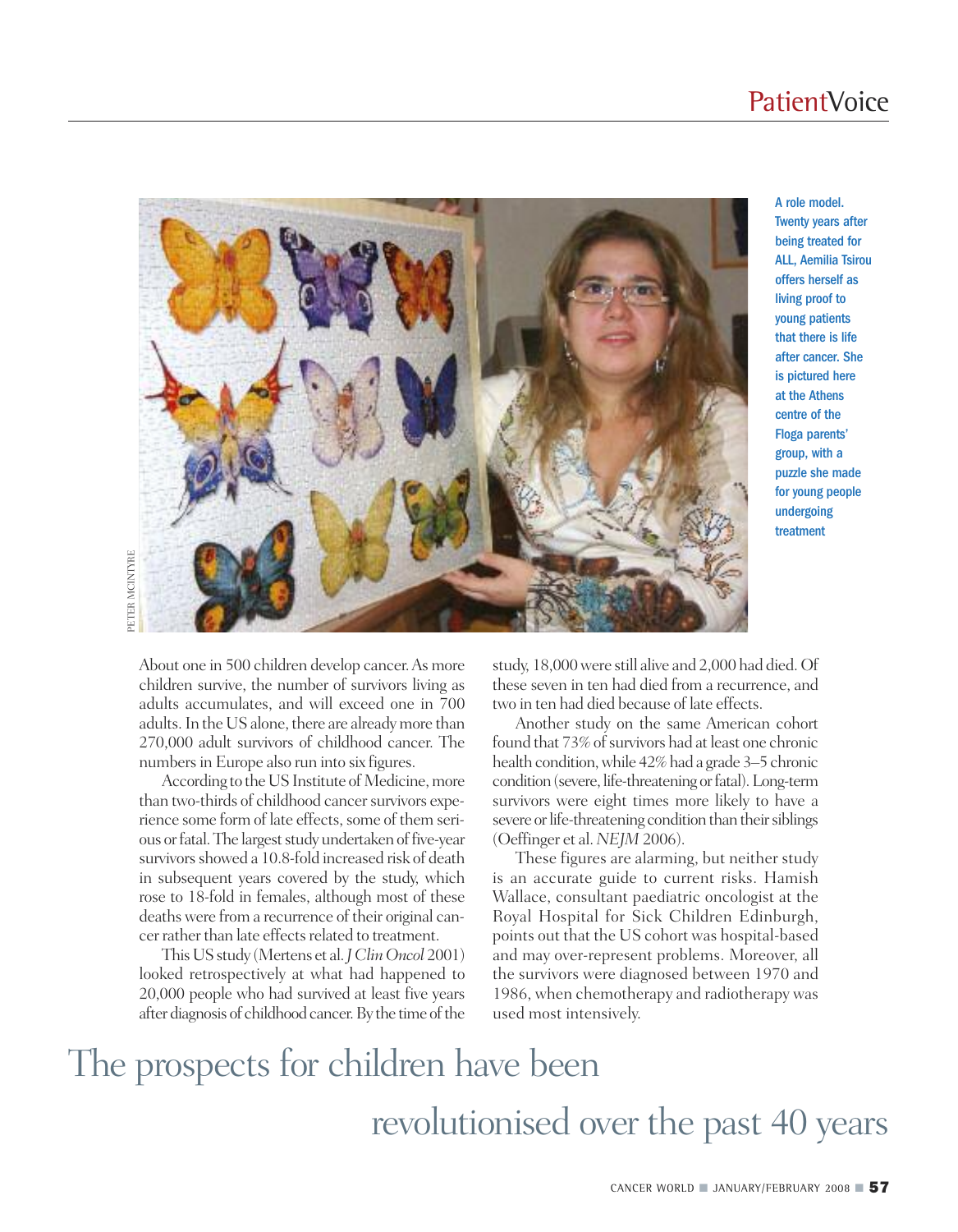| <b>Late effect</b>                                                                                         | <b>Probable treatment cause</b>                                                          |
|------------------------------------------------------------------------------------------------------------|------------------------------------------------------------------------------------------|
| Breast cancer                                                                                              | Radiation to chest exceeding 40 Gy                                                       |
| Thyroid and other cancers<br>Hypothyroidism and other thyroid dysfunction<br>Decline in cognitive function | Cranial radiotherapy; radiotherapy<br>to the neck; chemotherapy;<br>cranial radiotherapy |
| Congestive cardiac failure<br>Cardiac disease                                                              | High doses of anthracyclines;<br>irradiation at higher doses                             |
| Pulmonary fibrosis, pulmonary<br>toxicity, restrictive lung disease                                        | Chemotherapy or radiotherapy                                                             |
| Growth problems and obesity                                                                                | Cranial radiotherapy; bone marrow<br>transplant (with radiotherapy); chemotherapy        |
| Orofacial and dental development problems                                                                  | Radiotherapy to the head or neck                                                         |
| Delayed puberty in girls                                                                                   | Cranial irradiation                                                                      |
| Incomplete development of breasts                                                                          | Irradiation to pre-pubertal breast tissue                                                |
| Incomplete uterine growth damage to ovaries<br>Premature menopause                                         | Chemotherapy or radiotherapy                                                             |
| Fertility problems in boys                                                                                 | Chemotherapy or radiotherapy                                                             |

#### **LATE EFFECTS OF TREATMENT FOR CHILDHOOD CANCERS**

Wallace says that things have changed. "We have beenworking really hard to decrease the number of patients who get radiotherapy and – for those patients who have to have radiotherapy – decrease the dose."

Changes in treatment are not yet reflected in a reduction in late effects, because they take so long to show up. For example, in Hodgkin's lymphoma, second malignancies occurring within the radiation field are seen about 20 years after the original treatment. However, the incidence of second malignancies is related to dosage, so it is reasonable to assume that current treatments will produce fewer second malignancies.

#### A CHRONIC DISEASE?

Wallace chaired the development group that drew up Scottish national guidelines for long-term followup of survivors of childhood cancer. He says that rapid changes in treatment need to be matched by changes in attitude.

"Now what I am asking as an oncologist looking towards the future is, 'Is childhood cancer a chronic illness?' You have a cancer which is by and large cured, but it is not easy to say quite when you are

cured. If you have Wilm's tumour at the age of five and you take it out and give some chemotherapy, it does not tend to relapse. But if you are female and you have radiation to the abdomen, then you are probably going to be infertile. So if you ask, 'Is this the treatment or the disease?'Well, she would not have got the treatment if she did not have the disease, so you are dealing with a long-term effect of the original disease."

Helen Kosmidis who pioneered paediatric oncology services inAthens, Greece, posed a similar question when she spoke at ECCO 14 in September 2007: "Is cancer in children an endless story for the survivor and the physician?"

She has been consultant paediatric oncologist at the A&K Kyriakou Children's Hospital in Athens since the oncology department took its first patient in 1979, and her unit treats almost one-third of the 250–270 new cases of childhood cancer each year in Greece. She goes to the weddings of many former patients and to the christenings of their children. But it is the occasional funerals that make her realise that there is still a long way to go.

"We have had 30 or 31 second cancers in the 28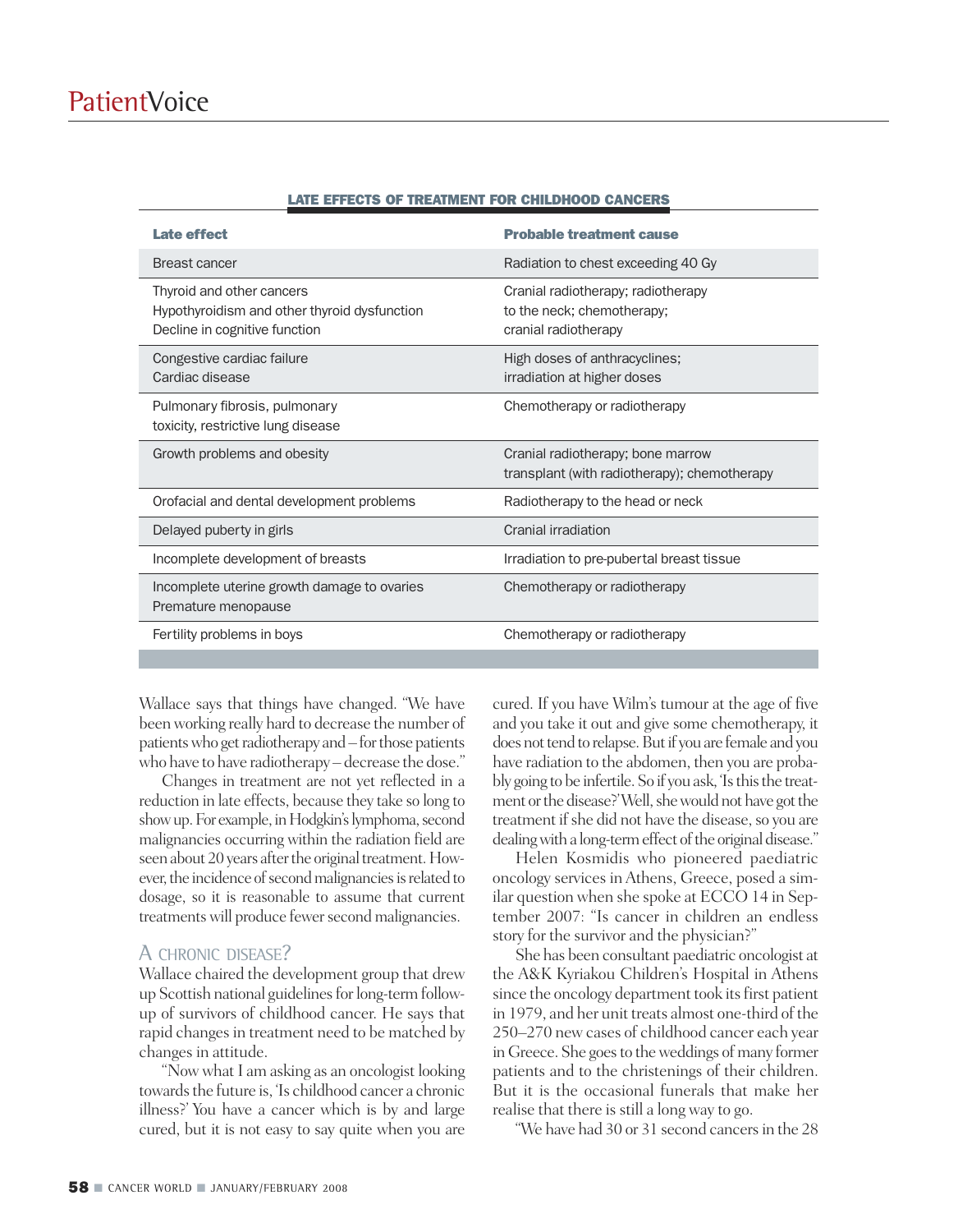### "Survivors of childhood cancer need lifelong vigilance and some form of regular check-up "

years I have been here, and they hurt me more than the 1,800 newly diagnosed cancers."

Shehas openedaweekly 'late-effects clinic'to offer check-ups for former patients. But it is hard to organise a service of this sort. Paediatric oncologists are not trained for example to palpate an adult woman's breast and are not specialists in heart disease. "If children just needed to be followed up by the oncologist that would be fine, but you also need a whole bunch of people, the cardiologist, the endocrinologist, the radiologist, the social worker and the psychologist."

Kosmidis believes that current treatment regimens in protocols outlined by the International Society of Paediatric Oncology (SIOP) and others have reduced risks.

"Paediatric oncology has decided formany years that we will try to get a balance between cure and least possible late effects. This is not easy, but I believe in the protocols and I dare to call them wise. They use as much therapy needed to provide a cure with the least toxicity.

"In the pastwe used to give each and every child with acute leukaemia a set amount of anthracyclines,which is a potential hazard to the heart muscle. Now we decrease the total dose, especially in childrenwho have good-risk disease.

"When I was in training in the United States, every patient with leukaemia received prophylactic radiation to the CNS [central nervous system]. We know that this cut down the number of relapses in the CNS, but there were too many late effects, especially in patients given radiation to the brain.

"We have cognitive problems, verbal IQ, memory, attention span, learning disabilities, especially in girls. The common age forALL isthree, four or five years. The female brain matures faster during those years than the male brain, so toxicity is greater.

"Nowadays we give high-dosage methotrexate which crosses the blood brain barrier, so we have better results and do not need to give every patient prophylactic radiation to the CNS, except to high-risk patients"

However, she learns to expect the unexpected. "You can give a drug to 200 patients and then get an adverse effect for the first time. Everyone handles a drug in a different way."

There is general agreement that survivors of childhood cancer need lifelong vigilance and some form of regular check-up.

The Erice statement (see box) says that children can be considered cured "when they have reached a time point at which the chance that they will die from their original disease is no greater than that of age peers in the general population of dying from any cause". This is usually reached 2–10 relapse-free years after diagnosis.

However, the Erice statement reflects the ambiguity of the term 'cure', and underlines the difficulties of explaining risks and uncertainties to young and vulnerable survivors. It says, "The term 'cured' should be used when discussing the survivors'status with them and in the larger society; vice versa, the term 'long-term survivor'should continue to be used in scientific research and related literature to alert professionals to sequelae which require care and attention."

#### **THE ERICE STATEMENT**

In October 2006, the International Berlin-Frankfurt-Munster (I-BMF) early and late toxicity educational committee invited 45 paediatric cancer experts to Erice in Sicily to discuss what constituted a 'cure' of childhood cancer and when follow-up care was required. The group comprised oncologists, psychologists, nurses, epidemiologists, parents and survivors from 13 European countries and from north America.

The Erice statement was published in May 2007, emphasising the need for information, communication, systematic follow-up, and research. It addressed the need to empower survivors and families, to better inform the general public and to address inequalities of treatment. The statement is online at http://www.icccpo.org/articles/general/erice\_statement\_2007.html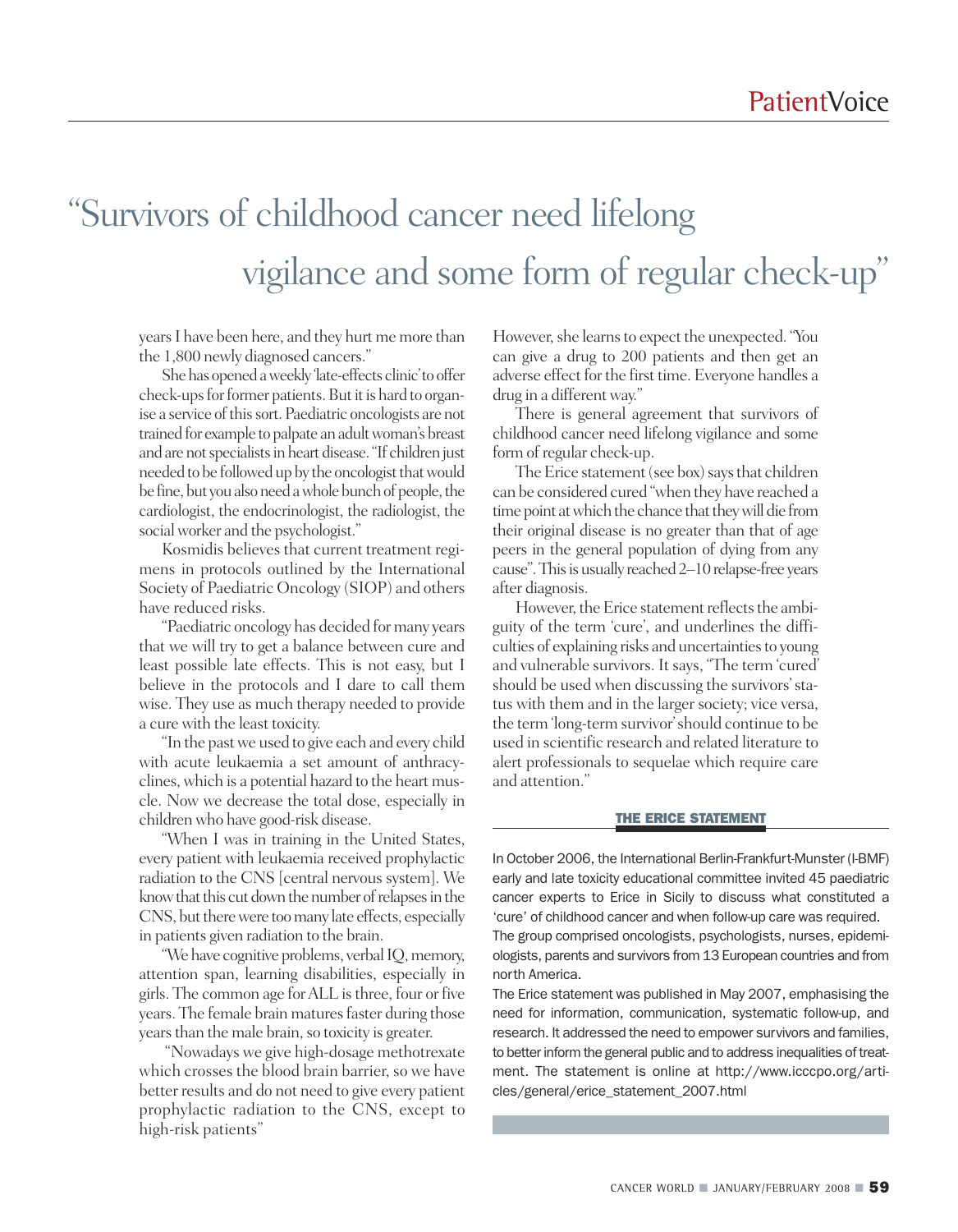It adds, "Information about risk should be delivered to survivors and families in language that is easily understood and in a positive light. …Survivors and families have the right to be fully informed in person and in writing about being cured, as well as about the remaining risks of late effects, recurrence of the primary disease or second malignancies where applicable." This is a tall order, as the Erice statement acknowledges."Communication of risk is difficult and challenging."

#### PSYCHOSOCIAL EFFECTS

Some studies suggest that survivors of childhood cancerbecome vulnerable adults, but othersindicate a resilience developed in childhood that continues into later life. A study of Greek survivors is the latest to demonstrate resilience, based on questionnaires and interviews with 103 childhood cancer survivors overthe age of 15,whosemean age at diagnosis had been8.8 years(Servitzoglou et al.*SupportCareCancer* 2007). One in three had mild to moderate late effects or side-effects, while 15 had severe effects.

The results show a reduced level of social functioning comparedwith other young people of a similar age. Female adults had higher levels of anxiety, especially those diagnosed at a younger age. There was also a tendency towards'distancing', denial and wishful thinking. One-third regarded the future as uncertain and were more likely to expect to die young and for their own children to become seriously ill. However, in general they maintained a positive outlook on life, and were closer to their families and friends. They were less likely than the control group to blame themselves for bad events in their lives.

A dangerous journey ahead. Five-year-old Nikos at the K&A Kyriakou Children's Hospital in Athens is still being treated for his leukaemia. He is sitting with his doctor, Helen Kosmidis

Lead researcher, Marina Servitzoglou, has since been working at Great Ormond Street Hospital in London, and is now on a one-year clinical fellowship at the Institut Gustave Roussy. She says that because stigma levels about cancer are still quite high in Greece, some young survivors only found out yearslater exactlywhat disease they had had. "There are still parents who try to protect them from information, even now that they are adults. But that does not mean that they do not understand. If you talk to the children, they try to protect the parents in the

same way as the parents try to protect them. Sometimes they do not want to discuss their feelings, or their fears because they don't want to affect their parents."

The psychological impact of cancer at a young age was very strong, partly perhaps because this is the period in a child's life where she or he develops identity, personality and character.

However, Servitzoglou says that many survivors develop an inner toughness. "I think they are much more mature and they have learned to fight. They are much stronger emotionally.They have learned a lesson that nobody knows what will happen tomorrow.

"They deal with their problems and have a positive attitude. In the back of their minds they still have fears about their health, but they say, 'I am grateful I am alive.' Their whole mentality, and priorities and outlook on life changes completely."

Aemilia Tsirou fits this positive pattern. "I was eight when I was diagnosed. I understood it was a really difficult situation. I did not know that I had leukaemia, but a very scary anaemia. My parents were

"They are much more mature and they have learned to fight. They are much stronger emotionally "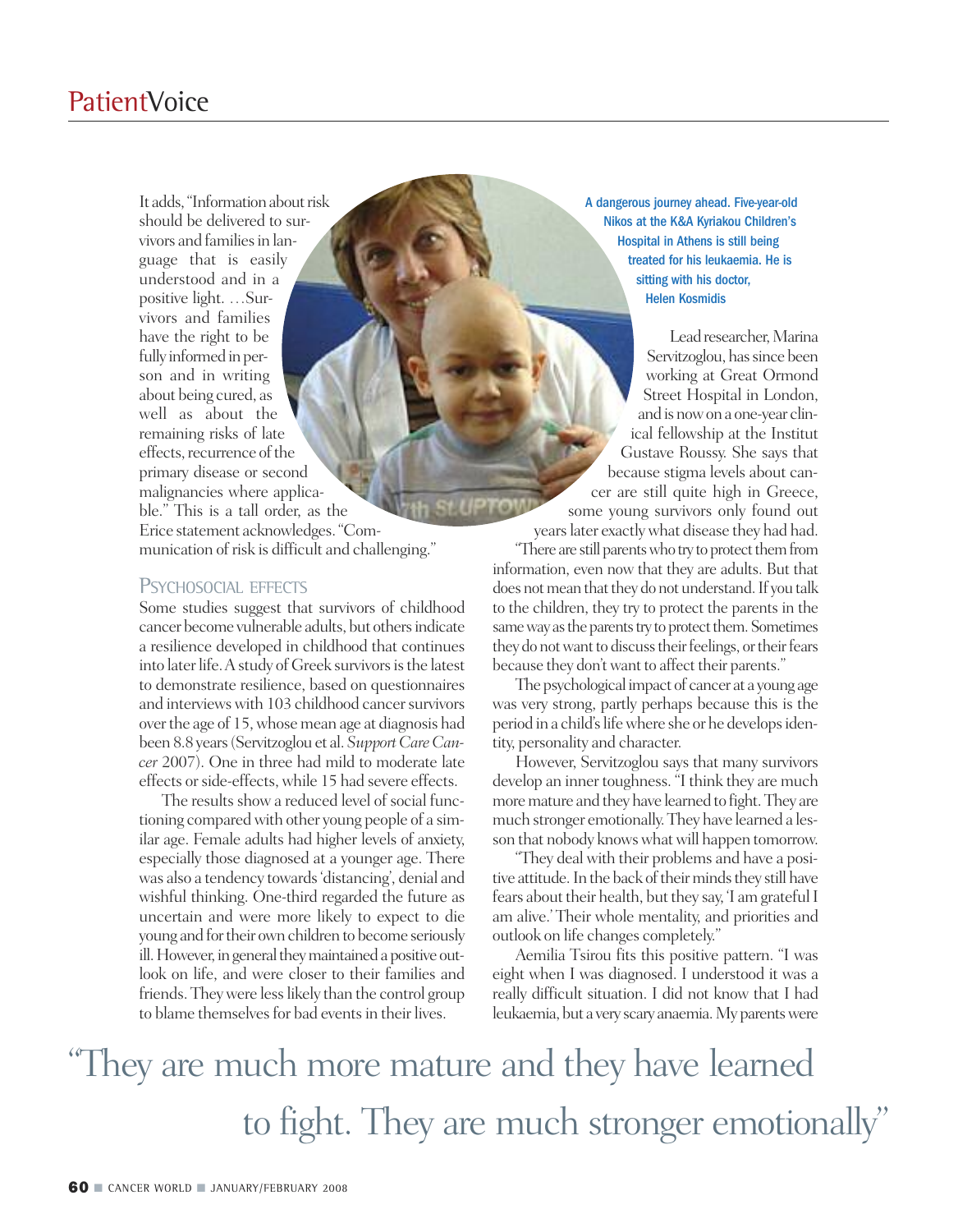### "If you don 't say it, you don 't admit its existence – even now, we don 't discuss it with our parents "

really scared and we had to come three or four times aweek for chemotherapy and radiation."

The real nature of her disease gradually became apparent to her later, when her parents became involved with the parents' group Floga (Flame), but she says that, deep down, she already knew. "At the hospital I saw many young children without hair. I knew children who the doctor said went back to the village, but I understood that they did not go back. There was no other reference to these children. You don't discuss this while you are under treatment, not with your parents and not with your doctors. If you don't say it, you don't admit its existence. Even now, survivors do not discuss this with our parents. Many parents are scared and say to their children, 'Just forget it'. This is problematic. We should know what we have gone through sowe can take care of ourselves."

Far from forgetting about it, Tsirou, who works as an IT manager and teaches Greek literature and philosophy, has helped to create Kyttaro (the Greek for 'cell'), an organisation for survivors of childhood cancer. Their primary aim is mutual support, socially and practically, but the 30 members also visit children undergoing treatment to talk about films, music and life. "They have a different relationship with us becausewe are survivors.They are really open to us, because they feel comfortable. They take off their hats. They enjoy being with us."

Group members support the late-effects clinic and talk to family members. They have a commitment both to normal life and to each other. "Some members of Kyttaro have serious late effects but are still coming to the group. These people have had a relapse or second cancers. They have lived with more pain and suffering than me, but they come back to tell us that, 'OK it was bad, but you can live with this and you canwin.'"

Survivor groups are being formed in an increasing number of countries. But if survivors and doctors are to better understand risks and monitor health, they need better data. Helen Kosmidis is president of the Hellenic Society of Paediatric Haematology Oncology,

and expects the first Greek national registry of childhood cancer to be up and running by January 2008. Starting as a database of children undergoing treatment, it will in time also become a database of survivors.

The UK launched the British Childhood Cancer Survivors' Study in 1999, led by Mike Hawkins, professor of Epidemiology at Birmingham University. Although this study started years after the Childhood Cancer Survivors' Study in the US, it has the advantage of being population based, and therefore more representative, and includes children who have received more up-to-date treatments.

As a sign of the growing interest in this issue, in April 2007, Christian Moëll from Lund, Sweden, and Wallace from Edinburgh organised the first European Symposiumon Late Complications after Childhood Cancer.A European late-effects group is being discussed.

Scottish guidelines (Scottish Intercollegiate Guidelines Network, 2004) recommend a range of follow-up regimens from an annual or two-yearly contact by phone or questionnaire, to an annual visit to a nurse or primary care physician. Where treatment has included high-dose radiotherapy, megatherapy (high-dose anti-blastic drugs, possibly with radiotherapy) or bone marrow transplant, a medically led long-term follow-up clinic three or four times a year is recommended until final height is achieved, and annually thereafter.

#### A LASTING RELATIONSHIP

Paediatric oncologists will be central to this work, because most want an ongoing relationship with their patients, and because survivors often prefer being seen by paediatric staff. Survivor Clare Dawson told the 2006 International Conference on Teenage and YoungAdult Cancer Medicine, "When you have notes a foot high, going to someone who does not know you and knows nothing does not help. There is a real confidence from going back to see someone who does know you. You don't have to explain. He just knows."